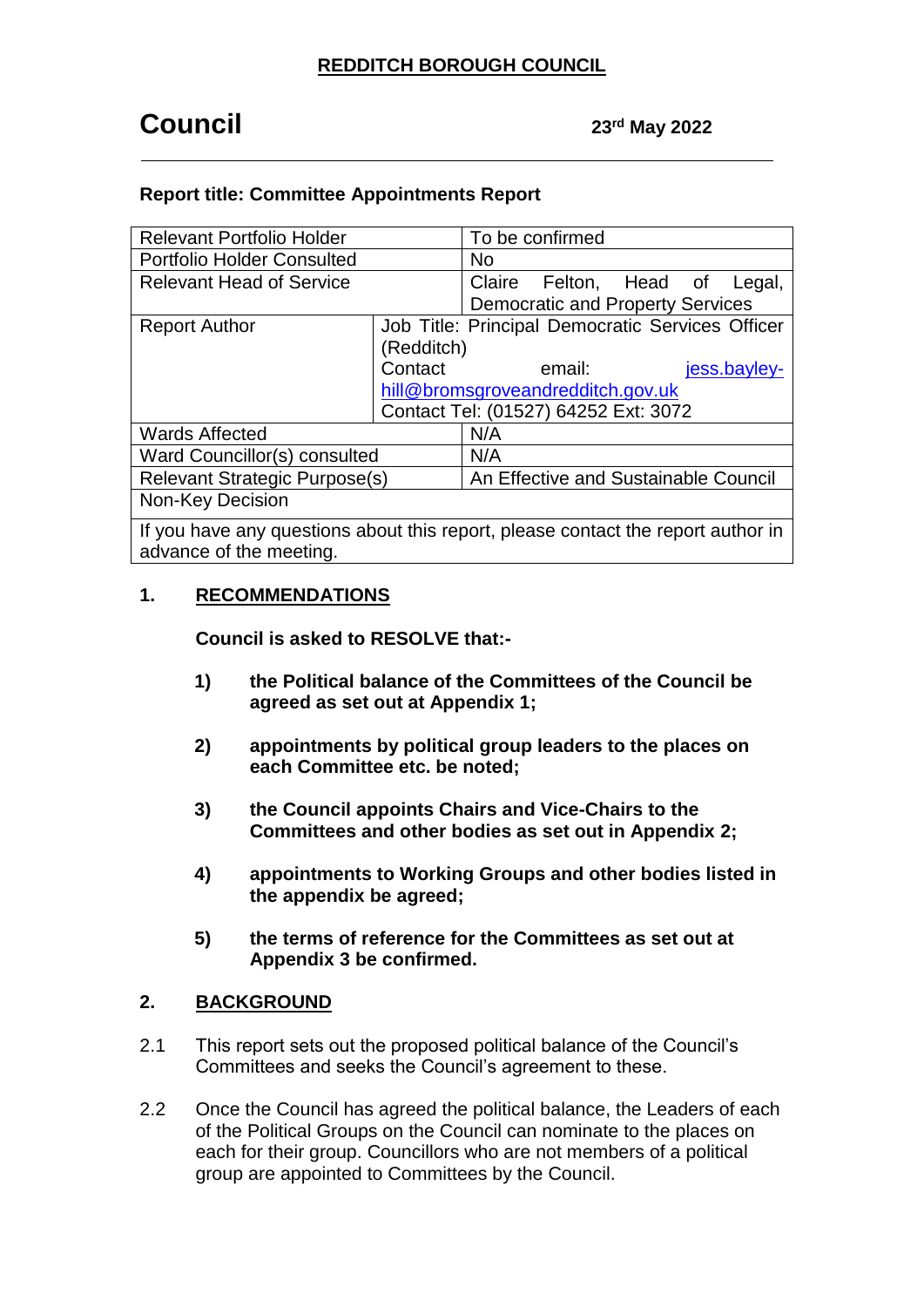# **REDDITCH BOROUGH COUNCIL**

2.3 The Council also makes appointments to other bodies which are not required to be politically balanced.

# **3. FINANCIAL IMPLICATIONS**

3.1 There are no financial implications arising from this report. The level of Members' allowances, based on the current number of positions as set out in this report, has been agreed previously by the Council.

# **4. LEGAL IMPLICATIONS**

- 4.1 With the exception of the Executive Committee, the Council is required by law and / or its own constitution to allocate places on its main Committees in accordance with its political make-up and to approve the Committee terms of reference. The main requirements are that:
	- the number of seats on each Committee allocated to each Political Group reflects the proportion it holds of the total number of seats on the Council;
	- the Group with the majority of seats on the Council should hold the majority of seats on each Committee.
- 4.2 The definition of a Political Group for these purposes is that it has a minimum of 2 members. The current composition of the Council is 20 Conservative, 7 Labour, 1 Green Party Councillor and 1 independent Member.
- 4.3 When considering the political balance, the group leaders took into account the current rules in the Council's constitution in respect of the Chair and Vice Chair of the Overview and Scrutiny Committee and Chair and Vice Chair of the Audit, Governance and Standards Committee. These rules require that:
	- The Chair and the Vice Chair of the Audit, Governance and Standards Committee shall not be a member of the controlling group.
	- The Chair and Vice Chair of the Overview and Scrutiny Committee will be a member of a political group not forming part of the ruling administration.